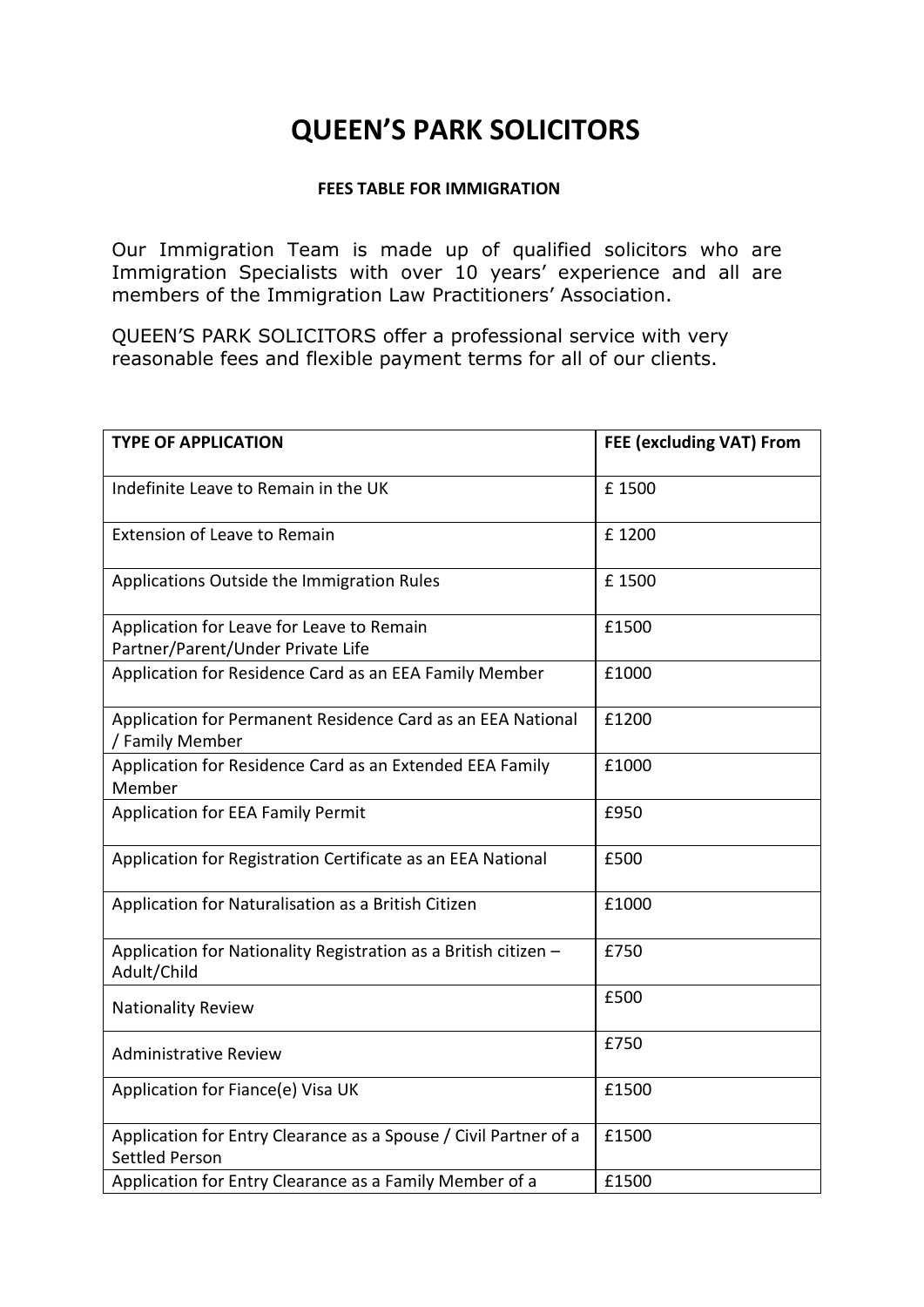| <b>Settled Person</b>                                                                                                                                                                               |       |
|-----------------------------------------------------------------------------------------------------------------------------------------------------------------------------------------------------|-------|
| Application of Extension of Leave to Remain as a Spouse / Civil<br>Partner of a Settled Person                                                                                                      | £1500 |
| Application for Indefinite Leave to Remain as a Spouse / Civil<br>Partner of a Settled Person                                                                                                       | £1500 |
| Application for Variation of Leave to Remain to Spouse / Civil<br>Partner / Unmarried Partner                                                                                                       | £1500 |
| Application for Indefinite Leave to Remain - Victim of<br><b>Domestic Violence</b>                                                                                                                  | £1500 |
| Application for Indefinite Leave to Remain as a Bereaved<br>Partner                                                                                                                                 | £1500 |
| Tier 1 (Entrepreneur)                                                                                                                                                                               | £1500 |
| Tier 1 (Investor)                                                                                                                                                                                   | £2500 |
| Tier 1 (Exceptional Talent) - Initial Application                                                                                                                                                   | £1500 |
| Tier 1 (Exceptional Talent) - subsequent application                                                                                                                                                | £1500 |
| Tier 1 (Graduate Entrepreneur)                                                                                                                                                                      | £1500 |
| Tier 1 (Post-study Work) - Dependant                                                                                                                                                                | £1250 |
| Tier 1 (Exceptional Talent) - Dependant                                                                                                                                                             | £1250 |
| Tier 1 (General) - Dependant                                                                                                                                                                        | £1250 |
| Tier 2 (General), (Intra-Company Transfer) - Long Term Staff,<br>(Sportsperson) & (Minister of Religion), where a certificate of<br>sponsorship has been issued for a period of three years or less | £1250 |
| Tier 2 (General), (Intra-Company Transfer) - Long Term Staff,<br>where a certificate of sponsorship has been issued for a period<br>of more than three years                                        | £1250 |
| Tier 4                                                                                                                                                                                              | £1250 |
| Tier 5                                                                                                                                                                                              | £1250 |
| Application for Request for CIO Bail                                                                                                                                                                | £500  |
| <b>Application for Temporary Release</b>                                                                                                                                                            | £500  |
| Application for Release on Bail at First Tier Tribunal<br>(Preparation and Representation)                                                                                                          | £1000 |
| Drafting of Pre-Action Protocol Letter for Judicial Review                                                                                                                                          | £750  |
| Emergency Injunction to Stop Removal from the UK                                                                                                                                                    | £1500 |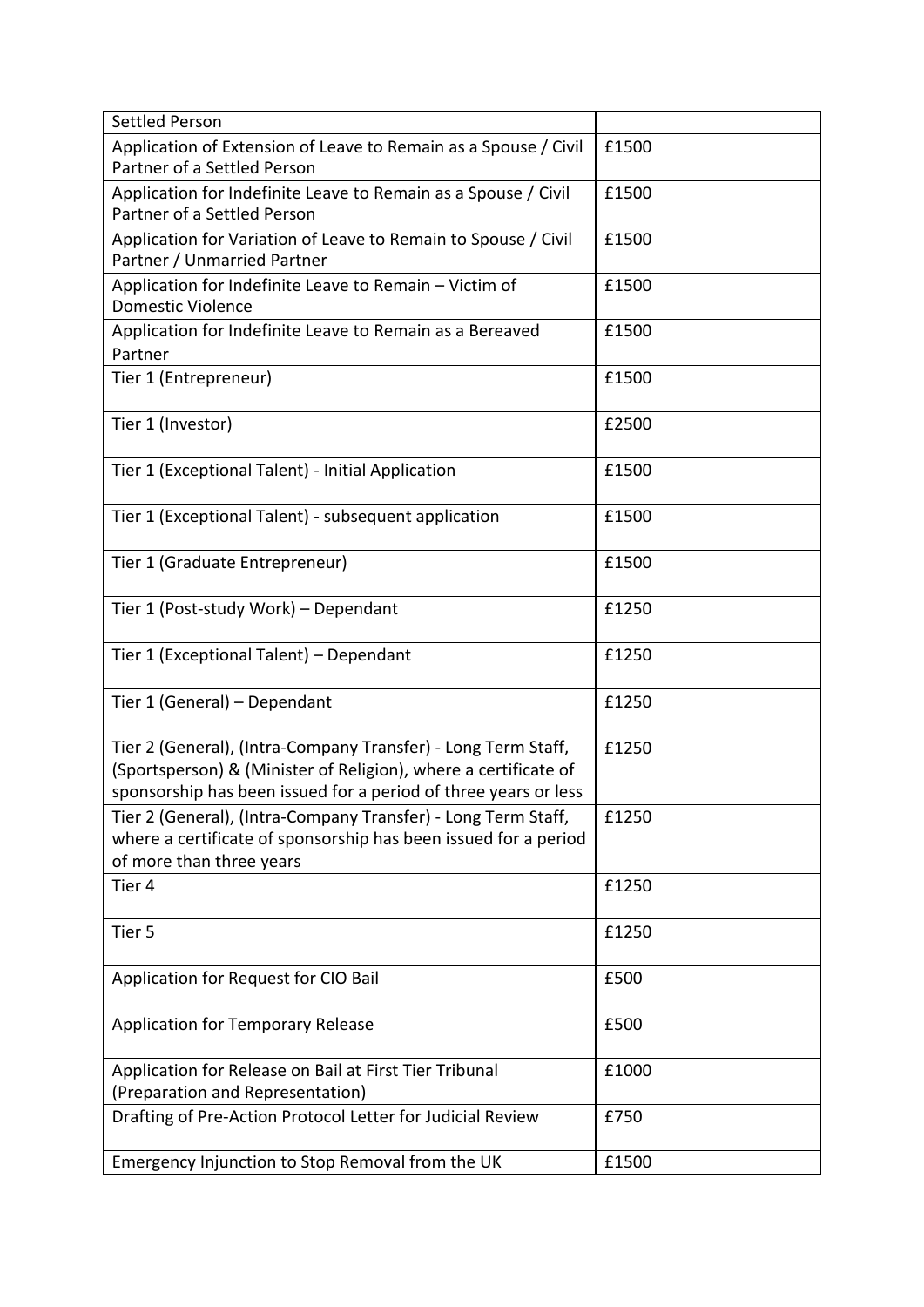| Grounds for Permission for Judicial Review                            | £1500 |
|-----------------------------------------------------------------------|-------|
| Renewal of Application for Permission to Apply for Judicial<br>Review | £1000 |
| Drafting of Grounds of Appeal to First Tier Tribunal                  | £350  |
| Preparation and Representation at First Tier Tribunal                 | £1500 |
| Application for Permission to Appeal to Upper Tribunal                | £500  |
| Preparation and Representation at Upper Tribunal                      | £1750 |
| Preparation and Representation in Deportation Appeal                  | £2000 |
| Human Rights Entry Clearance Appeal                                   | £1500 |
| <b>EEA Out Of Country Appeal</b>                                      | £1500 |

On initial consultation, we charge a one-off initial consultation fee of £100, which is nonrefundable. This fee is regardless of continuation or discontinuation of your instructions.

Any fixed fee as in the Fees Table, will cover our services on your instructions in respect of your immigration matter. This includes all attendances and written and telephone correspondence, checking on the progress of your matter and informing you about the progress.

The money you pay to us is treated as office money and will be paid into the office account. We do not keep client account. However, our agreed fee and hourly rates are exclusive of Value Added Tax, disbursement, court fee, the counsel fee and printing, photocopies and postage fees, costs of instructing experts, i.e. medical experts or interpreters. You will be advised about any additional disbursements when necessary.

These fees also do not cover the cost of submitting a new application, and appeal or a judicial review in the event that the application has been refused, or ad hoc support and advice.

For fixed fee arrangements, payment must be made fully at the outset, unless a separate arrangement for the payment has been agreed. If you cannot afford to pay our fee in full at the time of instructing us in relation to your matter, you may be able to pay part of the fee at the time of instructing us and the rest of the fee should be paid within 3months.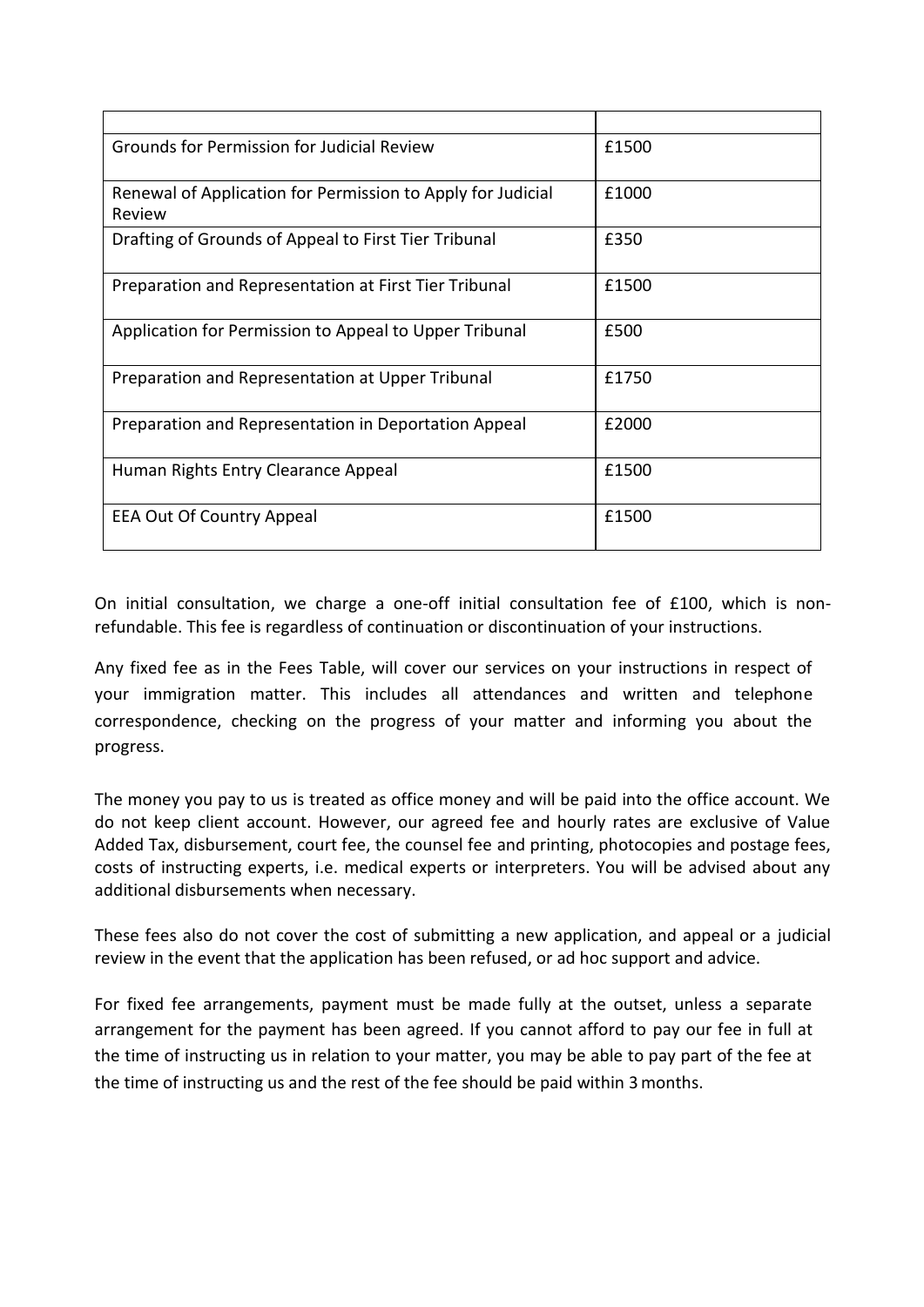### **FEES TABLE FOR FAMILY**

Our aim is to ensure that our clients have upfront knowledge on the costs of their matter. Our Family Law Team are qualified solicitors with years of experience in representation at family court and other family law matters.

We provide legal advice in the following areas:

- Contact Application
- Undefended Divorce
- Defended Divorce
- Child's Arrangement
- Financial Orders
- Cohabitation Agreements
- Non-Molestation Orders
- Child's Care Proceedings

| <b>TYPE OF WORK</b>             | FEE (excluding VAT) From |
|---------------------------------|--------------------------|
| <b>Contact Application</b>      | £1000                    |
| Child's Arrangement             | £1000                    |
| <b>Undefended Divorce</b>       | £1000                    |
| Defended Divorce                | £2000                    |
| <b>Cohabitation Agreement</b>   | £500                     |
| Non-Molestation Order           | £1200                    |
| <b>Child's Care Proceedings</b> | £2500                    |
| <b>Financial Orders</b>         | £3000                    |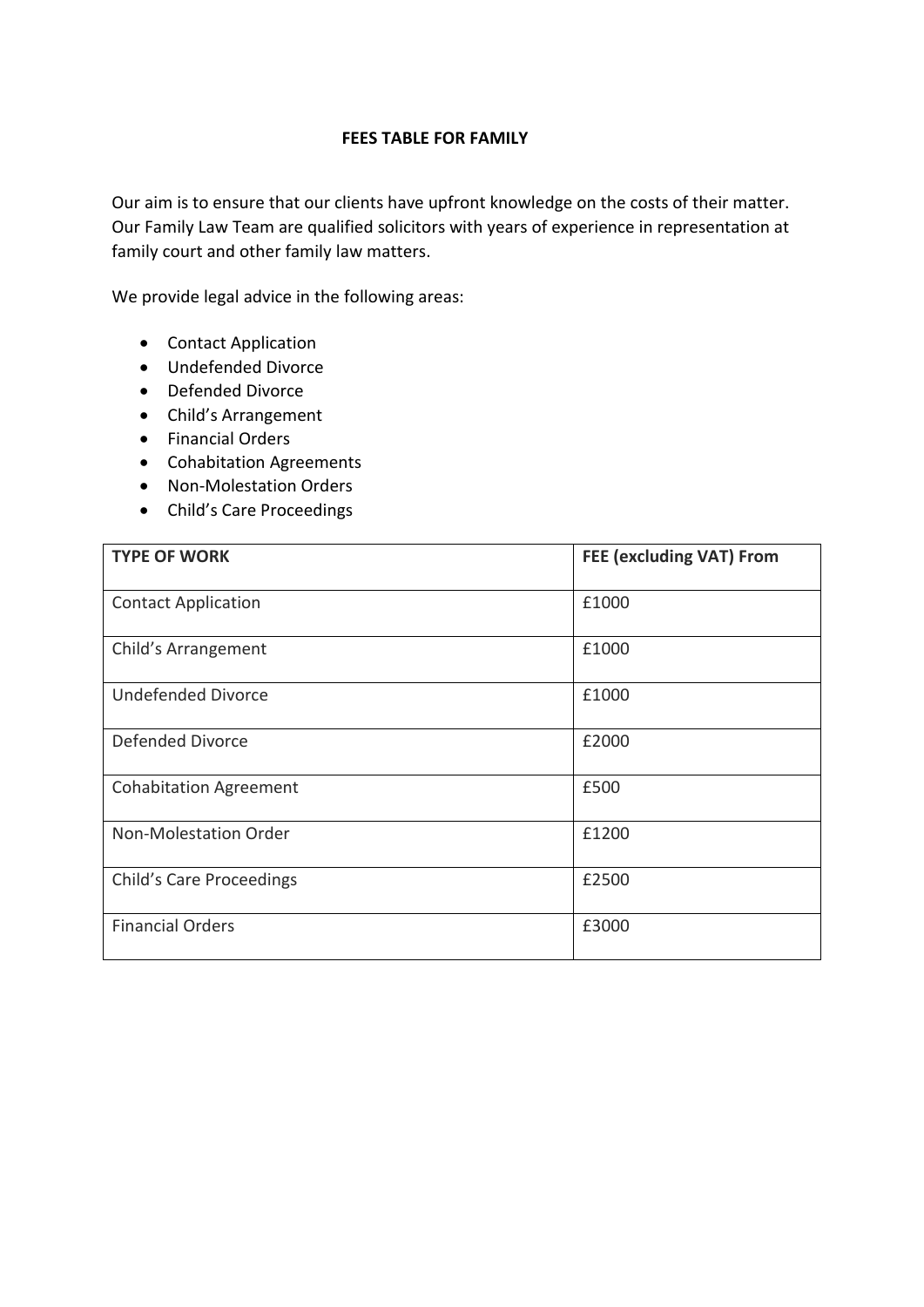Our fees relating to Family Law are fixed fees starting from £100 excluding VAT for initial 1 hour assessment of your employment issue with our solicitors.

After reviewing your documents and advising you on your claim, we will provide you with a written quote for the agreed work to be done. This price will not change unless the original information we are given is shown to be inaccurate or if your circumstances change.

At times it may be necessary for us to instruct a Barrister or a medical expert to support your claim. The cost of these services would be additional to our fees.

## **FEES TABLE FOR EMPLOYMENT**

Our aim is to ensure that our clients have upfront knowledge on the costs of their matter. Our Employment Law Team are qualified solicitors with years of experience in representation at employment tribunals and other employment law matters.

We provide legal advice in the following areas:

- Discrimination at Work
- Unfair Dismissal
- Bullying and Harassment at Work
- Constructive Dismissal
- Grievance and Disciplinary Hearings
- Settlement Agreements
- Whistleblowing
- Maternity
- Employment Contracts
- Restrictive covenants
- Employment Tribunal Hearings
- Holiday Pay and Bonus Disputes

| <b>TYPE OF WORK</b>                                          | FEE (excluding VAT) From |
|--------------------------------------------------------------|--------------------------|
| Review of documents for standard claim                       | £ 200                    |
| Review of documents for complex claim                        | £ 500                    |
| Preparation of simple ET1 Form and Particulars of Claim      | £ 250                    |
| Preparation of complex ET1 Form and Particulars of Claim     | £450                     |
| Preparation of List of Documents (less than 50 documents)    | £ 100                    |
| Preparation of List of Documents (more than 50<br>documents) | £ 250                    |
| Preparation of basic Schedule of Loss                        | £ 100                    |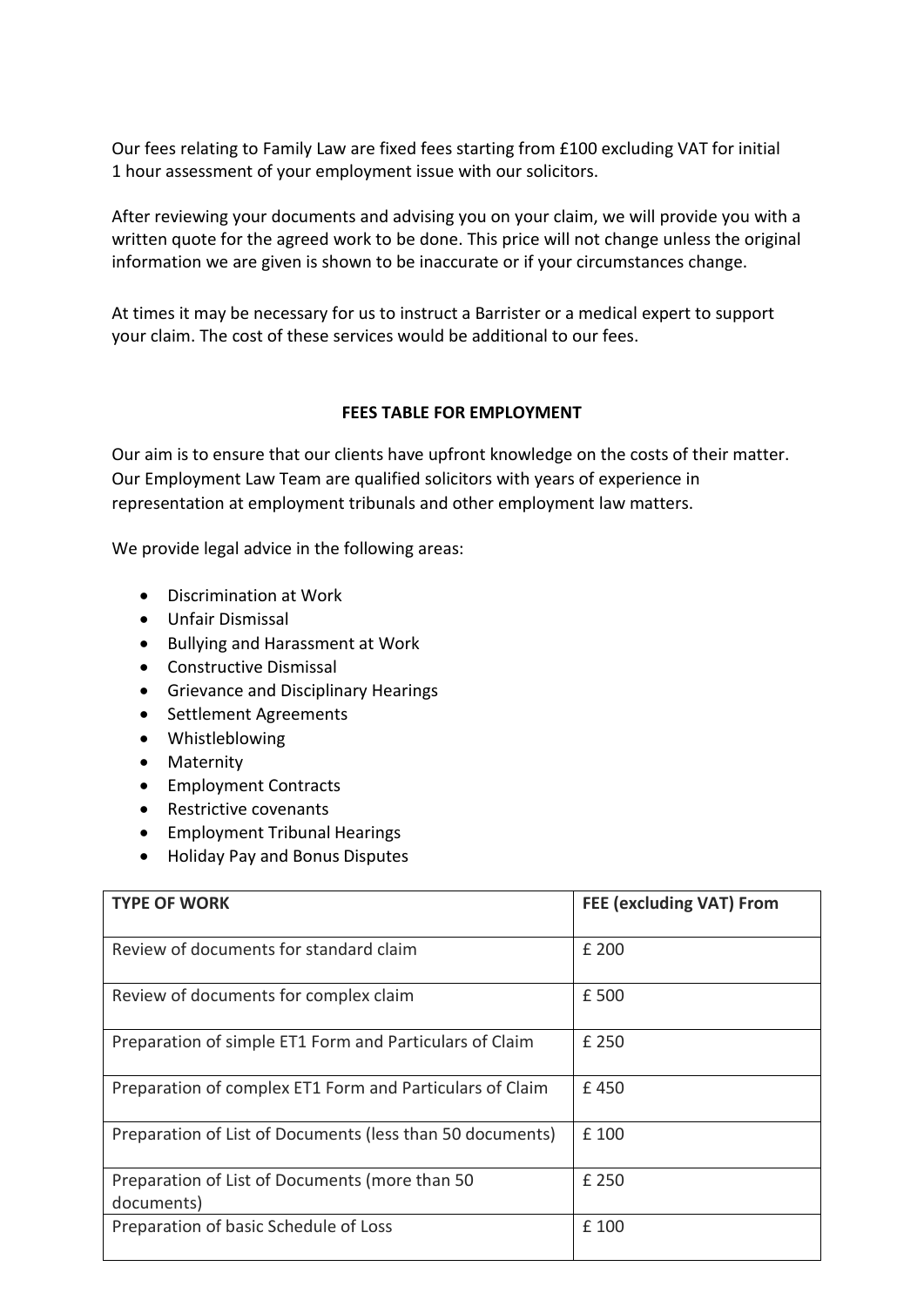| Preparation of detailed Schedule of Loss      | £ 300 |
|-----------------------------------------------|-------|
| Preparation of Witness Statement              | £ 500 |
| Detailed Legal Advice on Settlement Agreement | £ 500 |

Our fees relating to Employment Law are fixed fees starting from £100 excluding VAT for initial 1 hour assessment of your employment issue with our solicitors.

After reviewing your documents and advising you on your claim, we will provide you with a written quote for the agreed work to be done. This price will not change unless the original information we are given is shown to be inaccurate or if your circumstances change.

In some cases an employment dispute between an employee and an employer will result in litigation at an Employment Tribunal.

We are committed to the Alternative Dispute Resolution process, using procedures such as mediation, ACAS Early Conciliation and negotiation rather than litigation to resolve disputes.

One of the advantages we give to our Employment Tribunal clients is a fixed fee which is agreed upfront before any works starts. Litigation can be very costly but with our fixed fee pricing you will know exactly how much you will have to pay, depending on the complexity of the case.

At times it may be necessary for us to instruct a Barrister or a medical expert to support your claim. The cost of these services would be additional to our fees.

Most Employment Tribunal cases are completed within 1 year, depending on the complexity of the claim however, very complex claims could take years to complete.